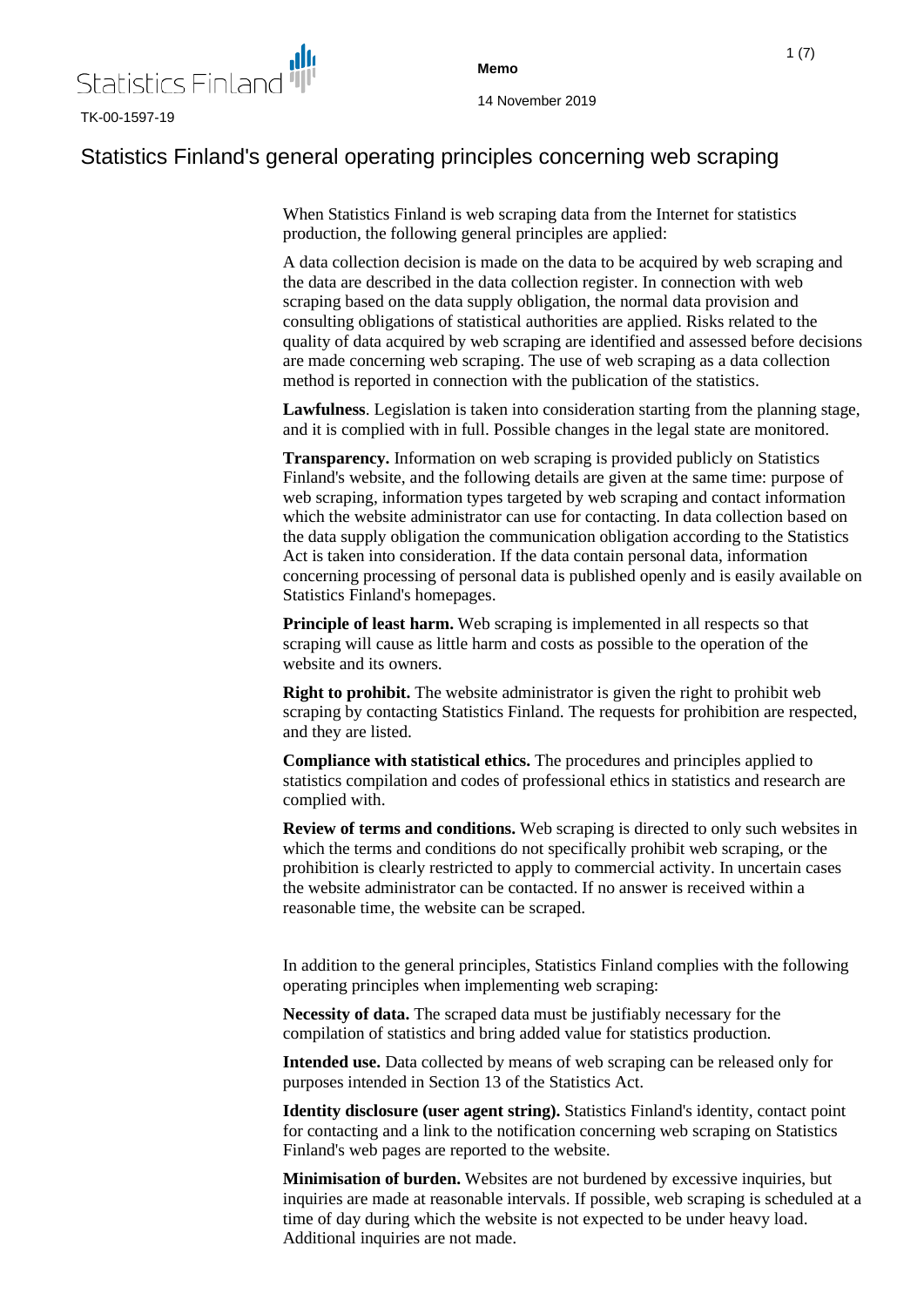

TK-00-1597-19

**Memo**

14 November 2019

**Advance hearing in exceptional cases.** The website administrator is heard in cases where web scraping would be exceptionally extensive or burdening.

**Case-specific consideration.** Case-specific appropriateness of web scraping is examined before scraping is started.

**Robots.txt**. If the website has a robots.txt file prohibiting web scraping, it is respected. An advance written permission from the website administrator is required for deviating from the robots.txt file.

If data obtained by means of web scraping are acquired from a third party, the following principles are followed:

Statistics Finland can acquire web scraped data only in case the procedures of the supplier having produced the data are not in conflict with Statistics Finland's operating principles concerning web scraping. Before an agreement is made, it must be ensured that the acquisition will not even indirectly lead to breach of the operating principles defined in these guidelines or acquisition of unlawfully scraped data.

The supplier must prove that the data are lawfully acquired either so that they were not scarped contrary to the terms and conditions of the websites, or that agreements have been made on web scraping and selling rights of data with the administrators of websites prohibiting web scraping. In addition, the data must in other respects be acquired in an ethically sustainable manner, and they must not be copied from a database protected by copyright, for example.

As a rule, data containing personal data cannot be acquired complete, but web scraping should take place on Statistics Finland's specific assignment so that an agreement about the processing of personal data is made between Statistics Finland and the supplier.

Marjo Bruun **Director** General

Timo Koskimäki Deputy Director General of Statistics Production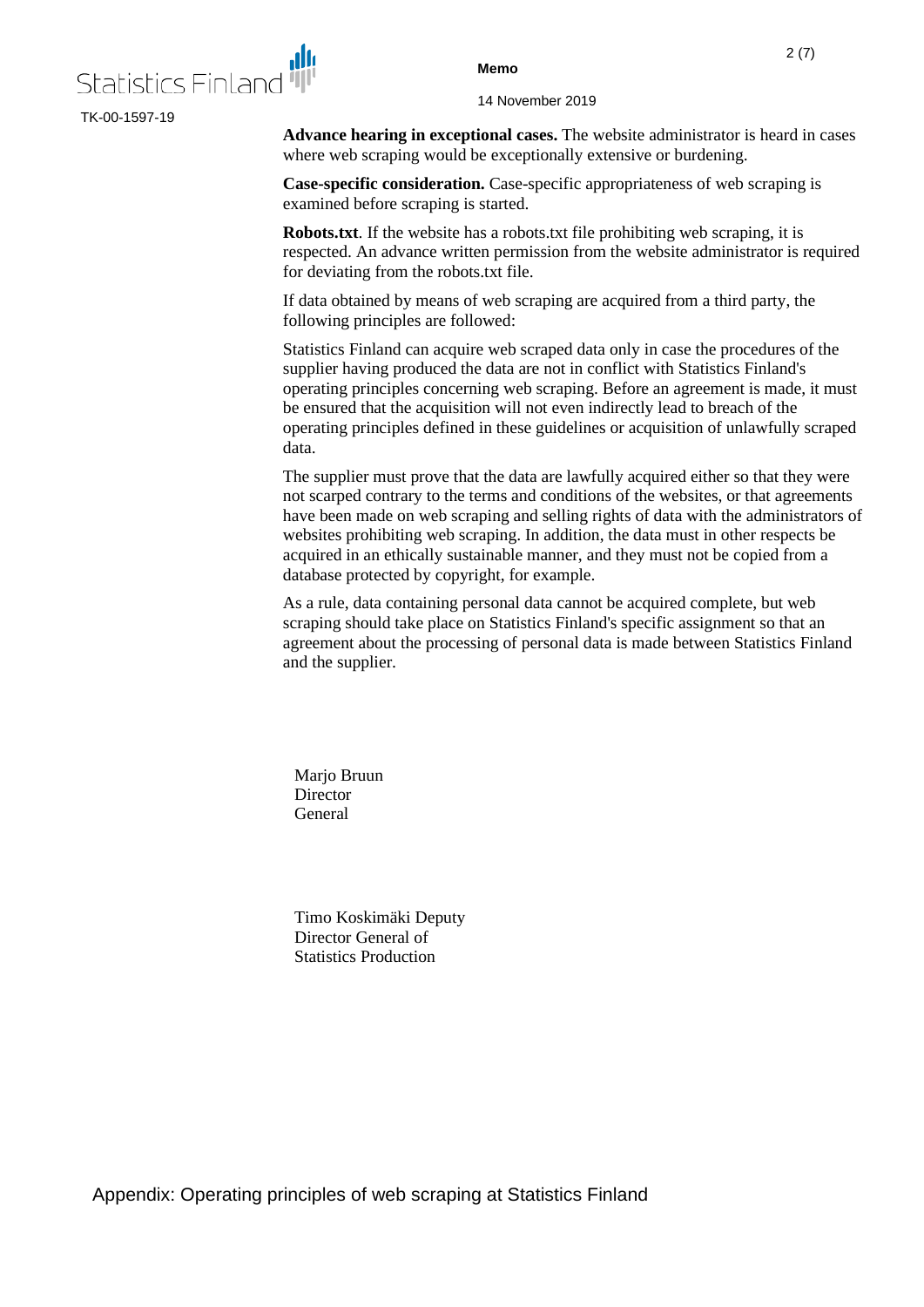

**Memo**

# Operating principles of web scraping at Statistics Finland

# Introduction

Digitalisation and growth in data volumes challenge and also enable statistics production and its development in a novel fashion. Data on enterprises and persons are increasingly available on the Internet for utilisation in statistics production as well.

Although the use of data extracted from the Internet challenges both statistics production systems and the used methods, there are also many good reasons for their use.

According to the Statistics Act, data required for the compilation of statistics should be collected as efficiently as possible, minimising the burden to data suppliers: what would be a better way than use data already available on the Internet. Data scraped from the web could also be a solution for the falling response rates of data collections, and they would make it possible to reduce labour-intensive and thus expensive direct data collections. Statistics production could also be intensified in this way. For example, web scraping of price data from enterprises' websites has been tested with good results.

There are constantly new information needs which are considered to be filled by acquiring data. Complete registers cannot always be found, or collecting of data with direct collections would be too expensive or laborious. Web scraping could offer solutions to such situations, too.

Even though many things are in favour of utilisation of data scraped from the web, using of the data in statistics production is not without problems. In addition to deficiencies related to data quality, web scraping is faced with both ethical and legal problems. Can data found on web pages be used in statistics production, in case web scraping of the data is prohibited according to the website's terms and conditions? Should permission be asked from data subjects to use data produced by them? How to view a situation where the website administrator allows web scraping only against payment?

The same challenges are considered in European statistical cooperation. The first policy concerning the use of web scraped data [\(ESS Web scraping policy](https://webgate.ec.europa.eu/fpfis/mwikis/essnetbigdata/images/0/0a/WPC_ESS_webscraping_policy_template.pdf) [template\)](https://webgate.ec.europa.eu/fpfis/mwikis/essnetbigdata/images/0/0a/WPC_ESS_webscraping_policy_template.pdf) was published in July 2019, and it is consistent with the practices presented in this document.

These guidelines include Statistics Finland's general operating principles concerning the use of web scraped data in statistics production. The document is updated if the legislation changes or new information and instructions concerning web scraping become otherwise available.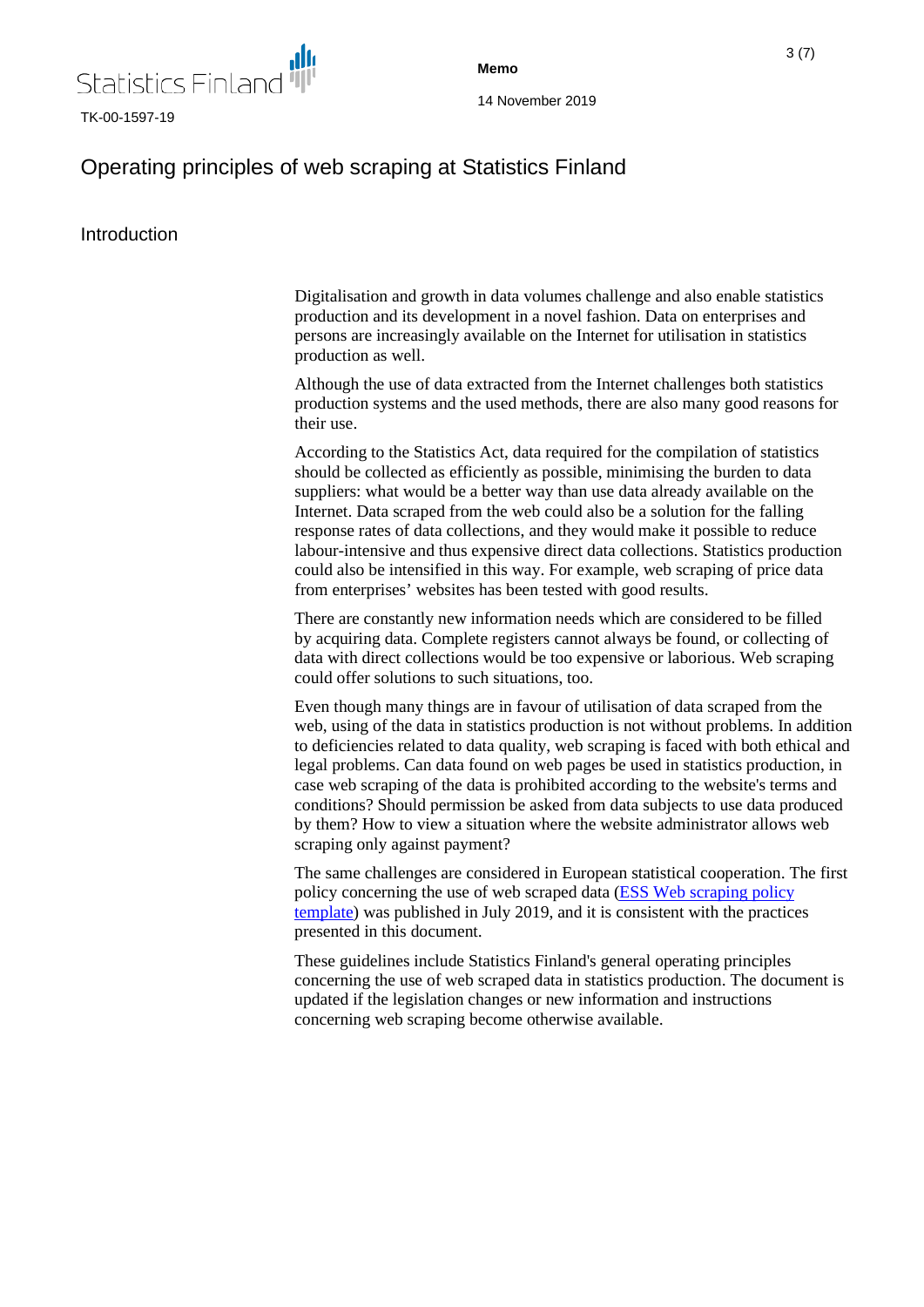

**Memo**

# 1. Legislation with an effect on web scraping

The compilation of statistics is guided by the Statistics Act (280/2004). The Statistics Act or other legislation does not include any actual regulations relating to web scraping. The only exception is the act on storage and retention of cultural materials (1433/2007) in which the National Library of Finland is assigned the task of retrieving and storing web data available to the public. There are no established interpretations or legal practice related to web scraping in statistics production, and practices are only being formed on the international level. At the moment, web scraping must be viewed based on general legislation and legislation concerning compilation of statistics. When evaluating the lawfulness of web scraping, three viewpoints should be taken into account: copyrights, data protection and terms and conditions.

**Copyrights** possibly directed to the content of websites do not as such restrict web scraping, because Statistics Finland's centre of interest is the information transmitted from the website instead of the published works, information or data. For example, copyrights do not have an effect on the web scraping of information concerning the enterprise on the enterprise's home page. However, some web platforms consider they form a database. According to the Copyright Act (404/1961), a producer of a database requiring substantial investment has in accordance with the EU Database Directive the exclusive right to the database and the right to prevent copying or re-use of the database (sui generis right). However, in the legal practice of the Court of Justice of the European Union, acquiring the sui generis protection has required such substantial monetary or temporal resources in making the database that extremely few web platforms meet these criteria. It should be noted then that if the database is open to public, the producer of the database cannot prohibit others from looking for information there according to the Court of Justice.

If pages to be scraped contain personal data, the **data protection legislation** must also be taken into consideration before starting web scraping. The EU's General Data Protection Regulation (Regulation (EU) 2016/679 of the European Parliament and of the Council) and its supplementing Data Protection Act (1050/2018) provide for the processing of personal data. The person to whom the personal data pertain is called a data subject. Particular attention should be paid to the personal data included in the data to be scraped being appropriate, essential and necessary from the viewpoint of statistics production. However, downloading a website in connection with web scraping may lead to other data than those needed in statistics production being caught in web scraping. If such temporary data stored as a by-product of the technical process inadvertently contain personal data, they must be destroyed or anonymised without delay.

#### **With respect to statistics production, web scraping of additional personal data must be minimised, and scraping must as a rule be planned so that additional personal data are not saved**.

Data subjects need not be informed personally on web scraping directed to their data, as that would require unreasonable inconvenience and would prevent the attainment of the statistical objective in accordance with the exception allowed by the Data Protection Regulation. Collective provision of information is sufficient in these cases, and it is made by informing about the web scraping and the related processing of personal data on the home page of Statistics Finland. The information must cover the requirements of the Data Protection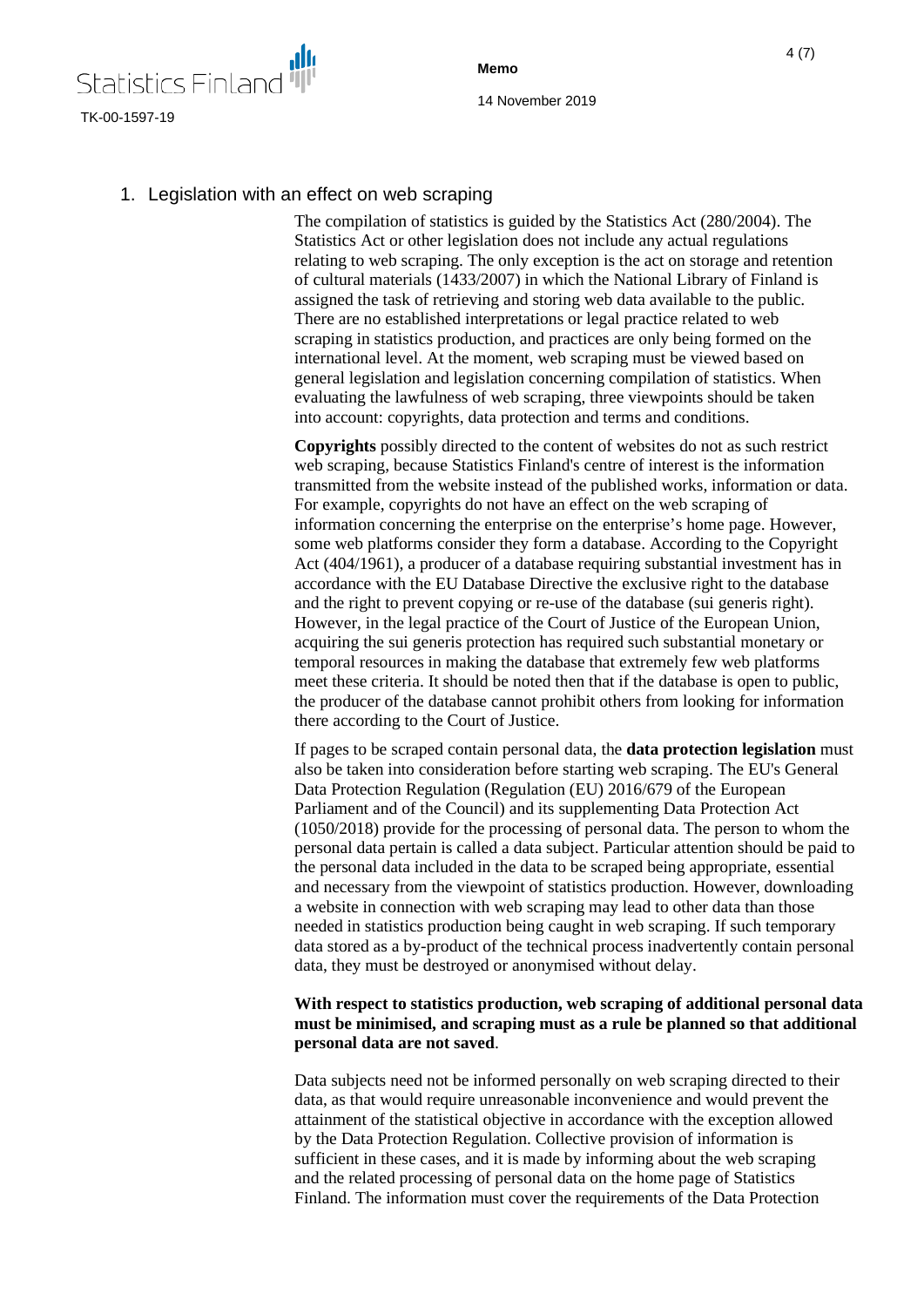

14 November 2019

Regulation and they must be clearly expressed and easily found.

#### **If the data to be scraped contain personal data, information concerning processing of personal data is published openly and is easily available on Statistics Finland's homepages**.

The data subjects' right to rectify, investigate, restrict and object can be exceptionally restricted by virtue of the Data Protection Act if statistics production or information need so requires. Deviating from data subjects' rights always requires hearing of Statistics Finland's employee responsible for data protection and the implementation of impact assessment.

The use of information on the website can be restricted with **terms and conditions**. To make terms and conditions applicable, the website user must accept them in connection with registration or visit on the website. Some web platforms prohibit web scraping in their terms and conditions by stating that "user has no right to use automatic systems to make copies" or that "use of automated software for copying data on the Internet pages is prohibited". Because the main ratio for such terms and conditions has been to restrict commercial utilisation of data, varying interpretations have been given on their significance for web scraping by statistical authorities. The strong main rule is, however, that no stand is taken on web scraping in the terms and conditions of websites.

### 2. General principles of web scraping

A data collection decision is always made on the data acquired by web scraping and the data are described in the data collection register similarly as other acquired data. In connection with web scraping based on the data supply obligation, the normal data provision and consulting obligations of statistical authorities are applied.

Risks related to the quality of data acquired by web scraping are identified and assessed before decisions are made concerning web scraping. The accuracy and timeliness of data cannot often be verified in all respects. The use of web scraping as a data acquisition method must therefore be reported in connection with the publication of statistics formed on the basis of web scraped data. If scraped data are to be used in machine learning, the impartiality of data must also be verified.

To ensure ethical sustainability, the following principles must be complied with in all web scraping done by Statistics Finland:

**Lawfulness**. Legislation, including data protection, is taken into consideration starting from the planning stage, and it is complied with in full. Possible changes in the legal state (legislation, legal practice, established interpretations) are monitored.

**Transparency.** Information on web scraping is provided publicly on Statistics Finland's website, The following details are given on web scraping at the same time: purpose of web scraping, information types targeted by web scraping and contact information with which the website administrator can get in contact to request additional information or restrict web scraping. If it is a question of data collecting based on the data supply obligation, the communication obligation according to the Statistics Act is also taken into account when collecting data.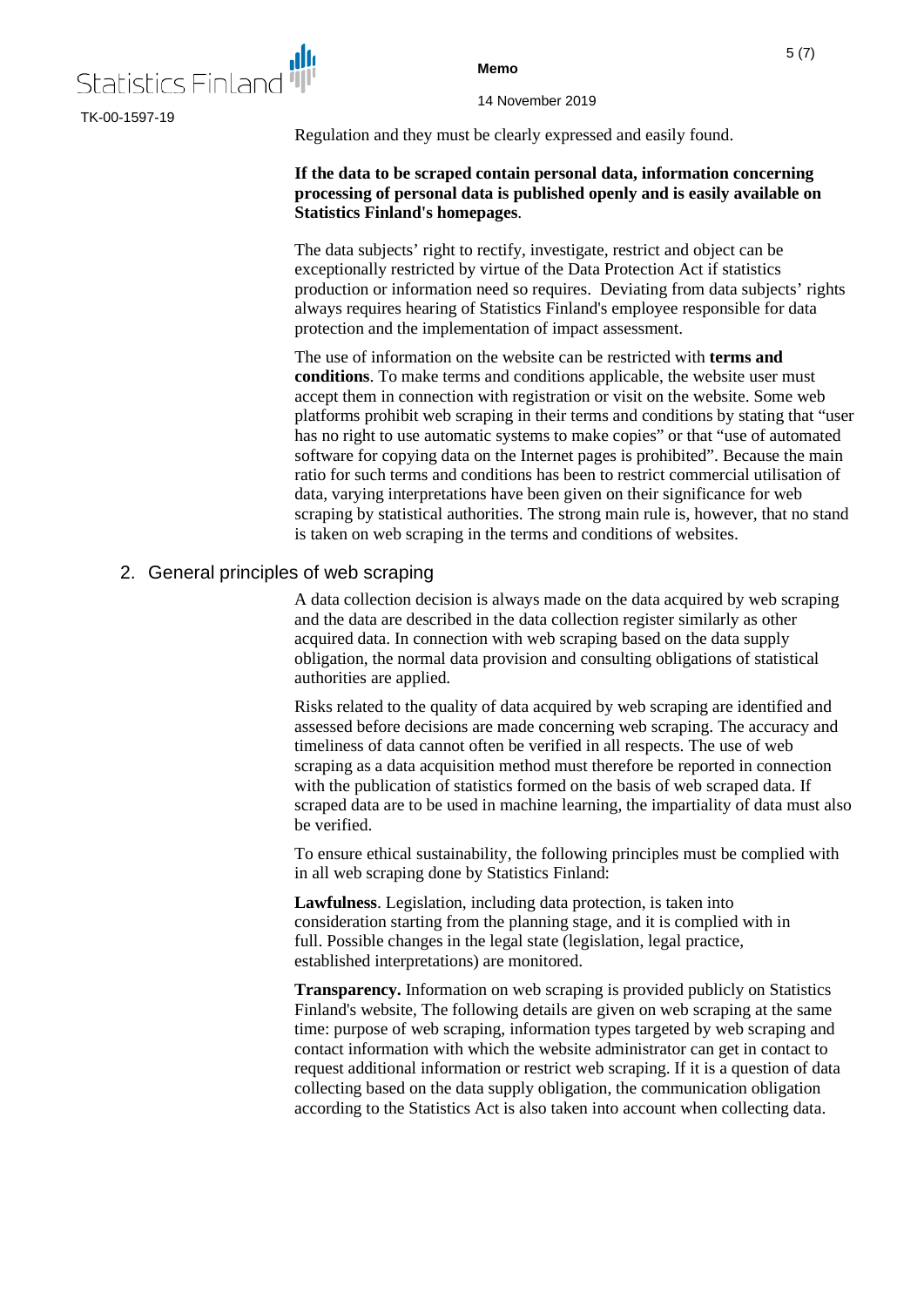

14 November 2019

The information obligation related to the processing of personal data is followed.

**Principle of least harm.** Web scraping is implemented in all respects so that scraping will cause as little harm and costs as possible to the operation of the website and its owners.

**Right to prohibit.** The website administrator is given the right to prohibit web scraping (opt-out) by contacting Statistics Finland. The requests for prohibition are respected, and they are reported in a common list (so-called black list).

**Compliance with statistical ethics.** The procedures and principles concerning data collection and designing and compilation of statistics applied to statistics production are also complied with in web scraping. The same applies to the codes of professional ethics in statistics and research that are the basis of Statistics Finland's activity.

**Review of terms and conditions.** Web scraping is directed only to such websites whose terms and conditions have been checked. Web scraping is considered to be allowed if it is not specifically prohibited or the prohibition is clearly restricted to apply to commercial activity. In uncertain cases the website administrator can be contacted. If no answer is received within a reasonable time, the website can be scraped.

#### 3. Practices of web scraping

In addition to general principles, Statistics Finland complies with the following operating principles when implementing web scraping:

**Necessity of data.** Web scraping is directed only to such data that are justifiably necessary for the compilation of statistics. The data must bring added value for statistics production.

**Intended use.** Data collected by means of web scraping can be released only for purposes intended in Section 13 of the Statistics Act.

**Identity disclosure (user agent string).** Statistics Finland's identity, contact point for contacting and a link to the notification concerning web scraping on Statistics Finland's web pages are reported to the website.

**Minimisation of burden.** Websites are not burdened by excessive inquiries, but inquiries are made at reasonable intervals. If possible, web scraping is scheduled at a time of day during which the website is not expected to be under heavy load (e.g. night time). Additional inquiries are not made, but web scraping is implemented so that only necessary data are extracted.

**Advance hearing in exceptional cases.** The website administrator is heard in advance in cases where web scraping would be exceptionally extensive or burdening.

**Case-specific consideration.** Case-specific appropriateness of web scraping is examined before scraping is started. Data can also be extracted through API if that is offered.

**Robots.txt**. If the website has a robots.txt file prohibiting web scraping, it is respected. Where necessary, a permission may be requested from the website administrator (in writing) for deviating from the robots.txt file. Web scraping must not be started before a positive response has been obtained.